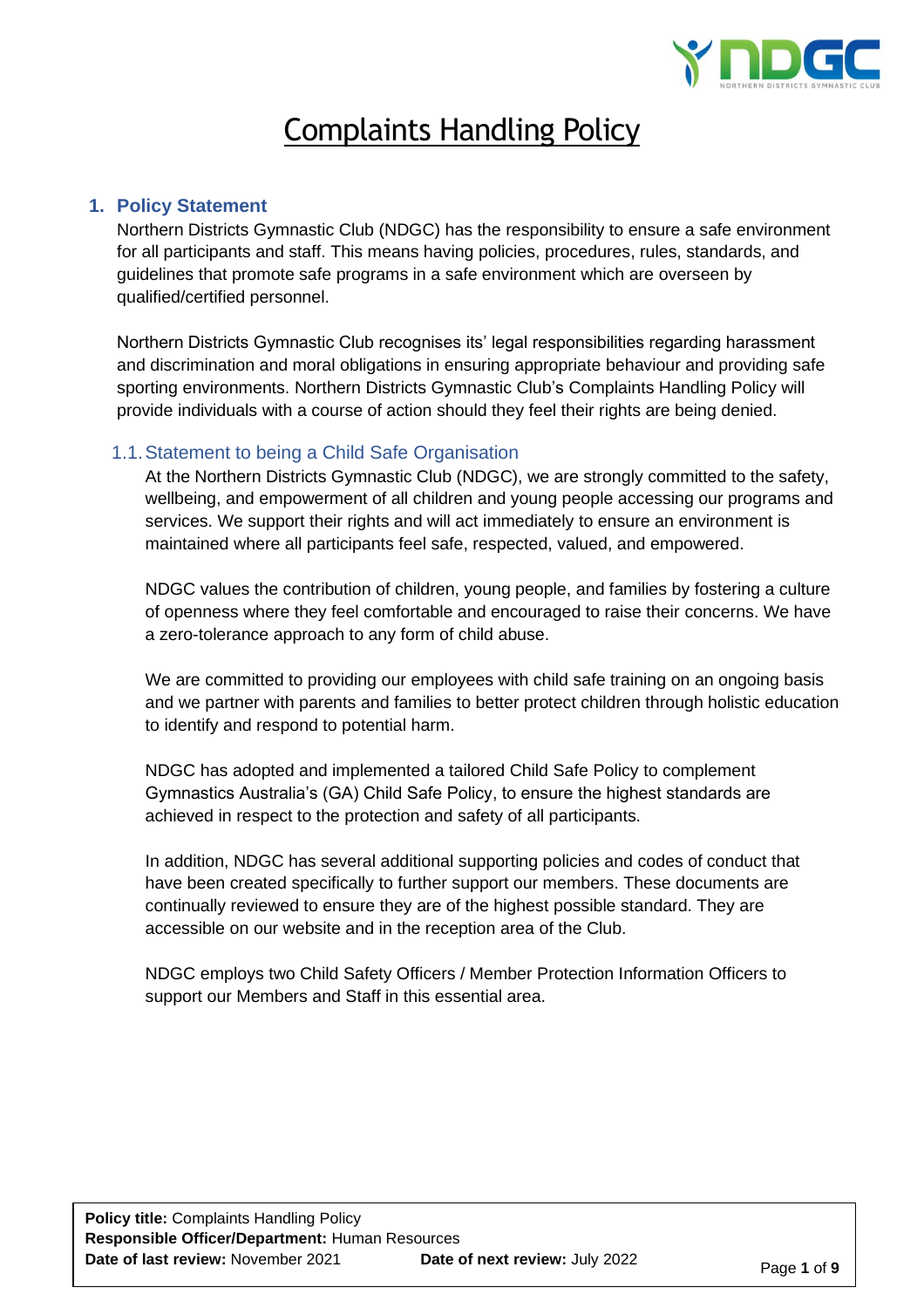

# **2. Review History**

| Version | <b>Date Reviewed</b> | <b>Date Endorsed</b> | <b>Content Reviewed</b>                                                                     |
|---------|----------------------|----------------------|---------------------------------------------------------------------------------------------|
|         |                      | January 2020         | Creation and endorsement of policy                                                          |
| 2       | November 2021        |                      | Update MPIO details and confidentiality<br>section, statement 1.1, and support<br>services. |

# **3. Policy Scope**

This policy applies to all NDGC members, athletes, participants, coaches, officials, administrative staff and volunteers.

# **4. Complaints**

Northern Districts Gymnastic Club aims to provide an easy to use, confidential and trustworthy procedure for complaints based on the principles of natural justice. Any person may report a complaint (complainant) about a person/s or organisation bound by this policy if they reasonably believe that a person/s or a sporting organisation has breached this policy, in particular, regarding fees and payments, coaching practices, venue and facilities.

A complaint may be reported as an informal or formal complaint (see section 5 - Making a Complaint). The complainant decides whether the complaint will be dealt with informally or formally unless the MPIO/Business Manager considers that the complaint falls outside the parameters of this policy and would be better dealt with another way. In any case where a complaint is handled by an external party, NDGC will cooperate with the investigating party, this also includes the police. All complaints will be dealt with promptly, seriously, sensitively and confidentially. NDGC treats all personal information relating to a complaint in accordance with the law. At any stage, it is the prerogative of the Complainant to proceed with, or dissolve, a complaint.

Complaints relating to a breach of the NDGC Child Safe Policy will follow the steps outlined in the Child Safe Complaints Handling Policy.

## **5. Making a Complaint**

**Option 1:** Wherever possible, a person planning to make a complaint (the complainant), regarding a matter, should in the first instance, address the problem with the person or people involved (the respondent) if able to do so. *This is the preferred option when making a complaint unless the nature of the complaint is considered serious. Refer to Appendix A for a Dealing with Difficult Conversations Guide.*

**Option 2:** If the above is not possible, or cannot be resolved as per option 1, the complainant can lodge a complaint (verbal or written), formal or informal to their Gymsport Program Manager, the Competitive Programs Manager or Business Manager, if the Gymsport Program Manager is the subject of the complaint. All complainants can contact the club's MPIO/Child Safety Officers for assistance with making a complaint:

**Policy title:** Complaints Handling Policy **Responsible Officer/Department:** Human Resources **Date of last review:** November 2021 **Date of next review:** July 2022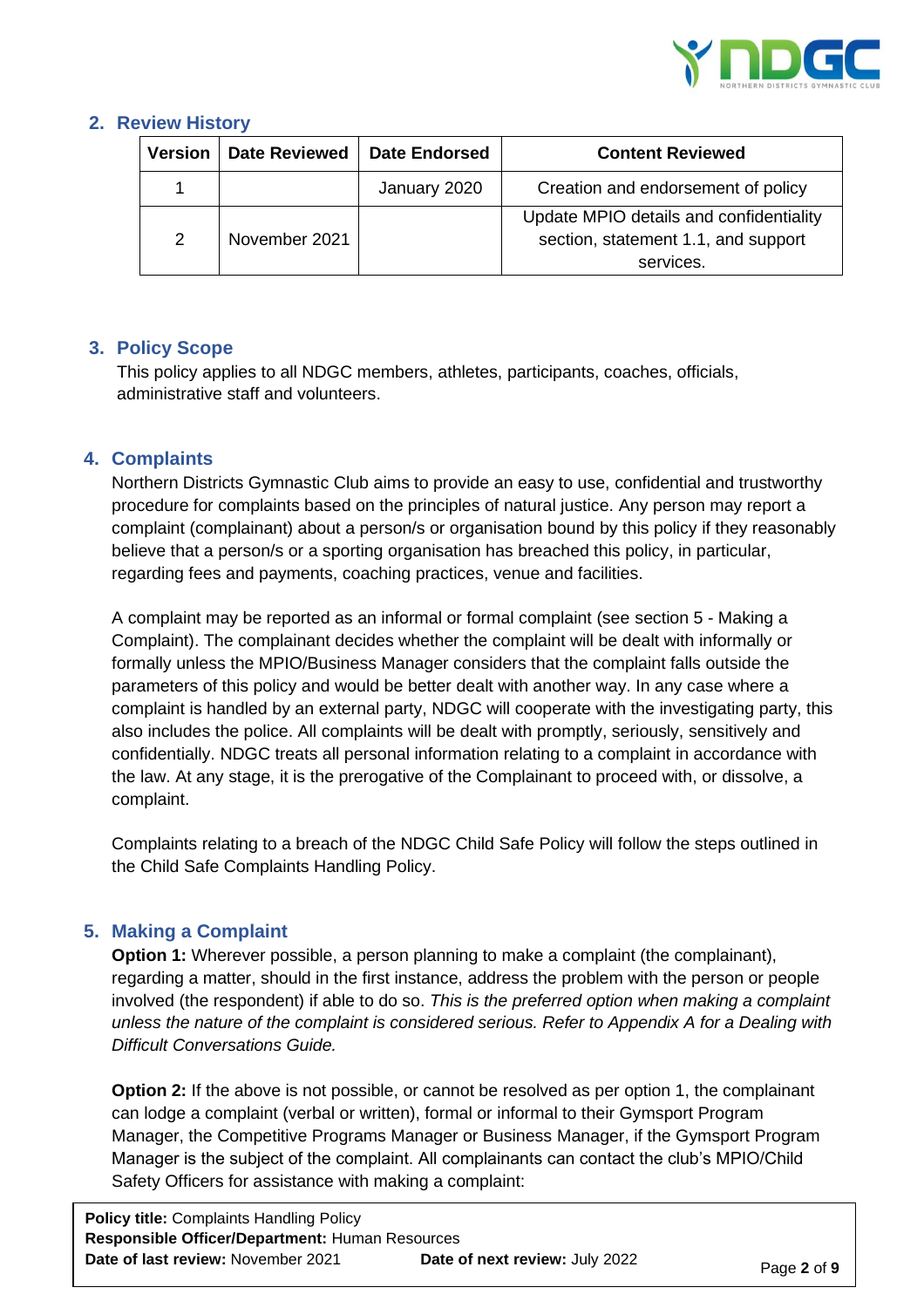

**Ben Barnard Nikki Colev** Competitive Programs Manager **Senior Recreation Coach** Senior Recreation Coach ben@ndgc.org.au nikki@ndgc.org.au nikki@ndgc.org.au nikki 9240 6861 9240 6861

The MPIO/Child Safety Officer will assist the complainant handle a complaint in an appropriate and consistent manner and may suggest mediation to help solve the problem. See section 7 – Mediation, for further information.

You may also decide to speak with the Gymsport Program Manager, Competitive Programs Manager or Business Manager if you:

- Think there is a chance of quickly stopping the problem before it develops
- Are likely to have an ongoing working relationship with the person you are complaining about
- Want them to talk confidentially to the person you are complaining about and convey your concerns
- Want them to bring you together with the other party to conciliate
- Want to discuss options and outcomes
- Need to protect others

Make a written complaint to the Gymsport Program Manager, Competitive Programs Manager or Business Manager if:

- You have tried to resolve the problem and failed
- Your allegations are very serious
- Your allegations have been denied and you want to substantiate them
- You want the complaint investigated
- You have been victimised for complaining
- You are complaining against a senior person and an investigation will help you ensure you are not disadvantaged

You will need to provide exact details and any evidence of your allegations, which will lead to an investigation. You can have a support person with you at any interviews or meetings.

## **6. What to expect when you lodge a formal complaint**

- A documented report of your complaint
- No judgements made
- Explanation of the complaint procedure
- Find out how you would like it handled (including mediation)
- Decide who is the appropriate person to handle the complaint or appoint someone to investigate
- Reassurance of your protection from victimization
- Options on support or representation
- Immediate removal of offensive material
- Conveyance of your concerns to the person/people you are complaining about and ask for their version of events
- Try to conciliate the parties to reach a satisfactory agreement for all

**Policy title:** Complaints Handling Policy **Responsible Officer/Department:** Human Resources **Date of last review:** November 2021 **Date of next review:** July 2022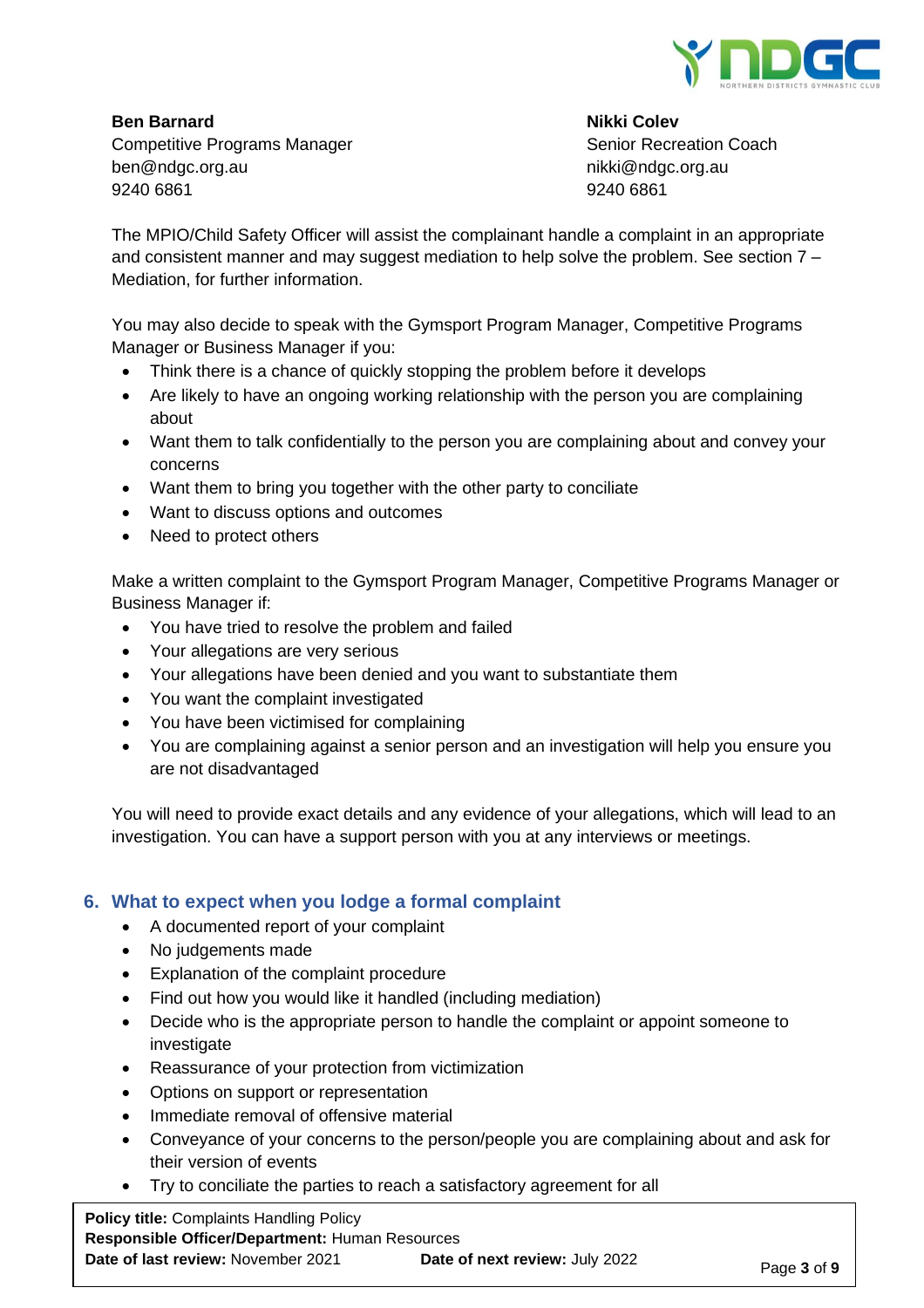

- Seek further information and interview any witnesses
- Find whether the complaint has substance
- Recommendation of an outcome including any disciplinary action
- Consideration of staff education and training
- Monitoring of the situation

### **7. Mediation**

Mediation is a process that seeks to resolve Complaints with the assistance of an impartial person – a Mediator. The Mediator does not decide who is right or wrong and does not tell either side what they must do. Instead, they help those involved discuss the issues and seek to facilitate a mutually agreeable solution.

NDGC recognises that there are some situations where mediation may not be appropriate, including:

- When the people involved have completely different versions of the incident.
- When one or both parties are unwilling to attempt mediation.
- When there is a real or perceived power imbalance between the people involved; or
- That matter involves serious allegations.

In which case, it will consider an alternate method.

#### 7.1.Step 1 – Appointment of a Mediator

The MPIO, Business Manager or Competitive Programs Manager may suggest that the complaint is referred to mediation. If so, they (or delegated person responsible), will appoint a Mediator to help resolve the complaint and set a time and date for both parties to attend. This will be done in consultation with the Complainant(s) and Respondent(s).

- The Mediator must be agreed to by all parties.
- The Mediator must be impartial from the complaint being made.

#### 7.2.Step 2 – Mediation Process

- The parties to mediation must, in good faith, attempt to settle the Complaint by mediation.
- The Mediator will talk with the Complainant(s) and Respondent(s) about how the mediation will take place and who will participate. At a minimum, the Mediator will prepare an agenda of issues to be discussed.
- In conducting the mediation, the Mediator must:
	- $\circ$  Give all parties to the mediation process every opportunity to be heard; and
	- $\circ$  Allow due consideration by all parties of any written statement/s submitted by any party.
- All issues raised during mediation will be treated confidentially. NDGC also respects the rights of the Complainant(s) and the Respondent(s) to pursue an alternative process if the Complaint is not resolved through mediation.
- The parties to a mediation shall not be permitted to be legally represented but may have a support person with them.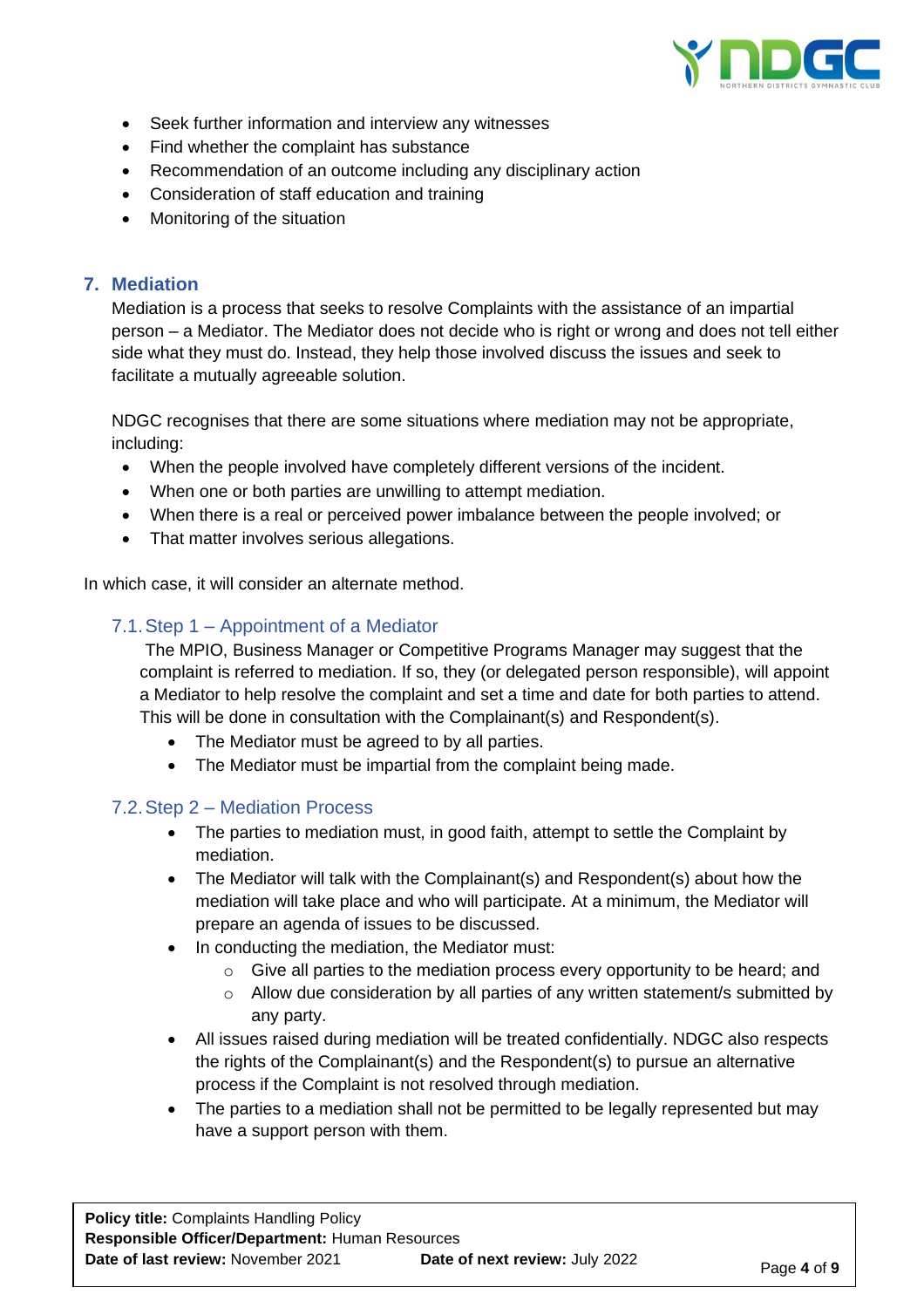

# 7.3.Step 3 – Outcome (resolution or no resolution)

- If the Complaint is resolved by mediation, where appropriate the Mediator may seek to ensure the parties view and agree to a written document outlining the actions to be taken and agreements which have been made.
- If the Complaint is not resolved by mediation, the MPIO, Business Manager or Competitive Programs Manager shall reconsider the complaint and a formal investigation may be performed.

#### **8. How complaints are resolved**

- Agreement
	- Complaints can be settled by agreement between the people involved, with or without mediation.
- Not substantiated
	- If there is not enough evidence to decide if the allegations happened or were likely, no disciplinary action will be taken. NDGC may:
		- Monitor the situation
		- Consider education or training
- Disciplinary Action
	- If there is found to be a breach of our policy or the law, we may discipline those responsible. If a complaint is found to have been false or malicious, we may discipline the person making the complaint. Untrue allegations could lead to legal action for defamation.
	- The level of discipline will depend on:
		- The severity and frequency of the discrimination of harassment
		- The weight of the evidence
		- Whether the behaviour was intentional or malicious
		- Existence of any prior incidents or official warnings
		- Whether there are any mitigating circumstances
	- Discipline could involve:
		- Counselling
		- Apologising
		- Warning (formal)
		- Demotion, suspension, or probation
		- Dismissal
		- Disaffiliation
		- Other appropriate discipline measures
		- Referral to authorities for disciplinary measures

Anyone disciplined will have a record of the complaint and the outcome placed on their employee file either internally or in their iMIS database.

NDGC documents all complaints regardless of whether the complaint meets statutory reporting thresholds.

**Policy title:** Complaints Handling Policy **Responsible Officer/Department:** Human Resources **Date of last review:** November 2021 **Date of next review:** July 2022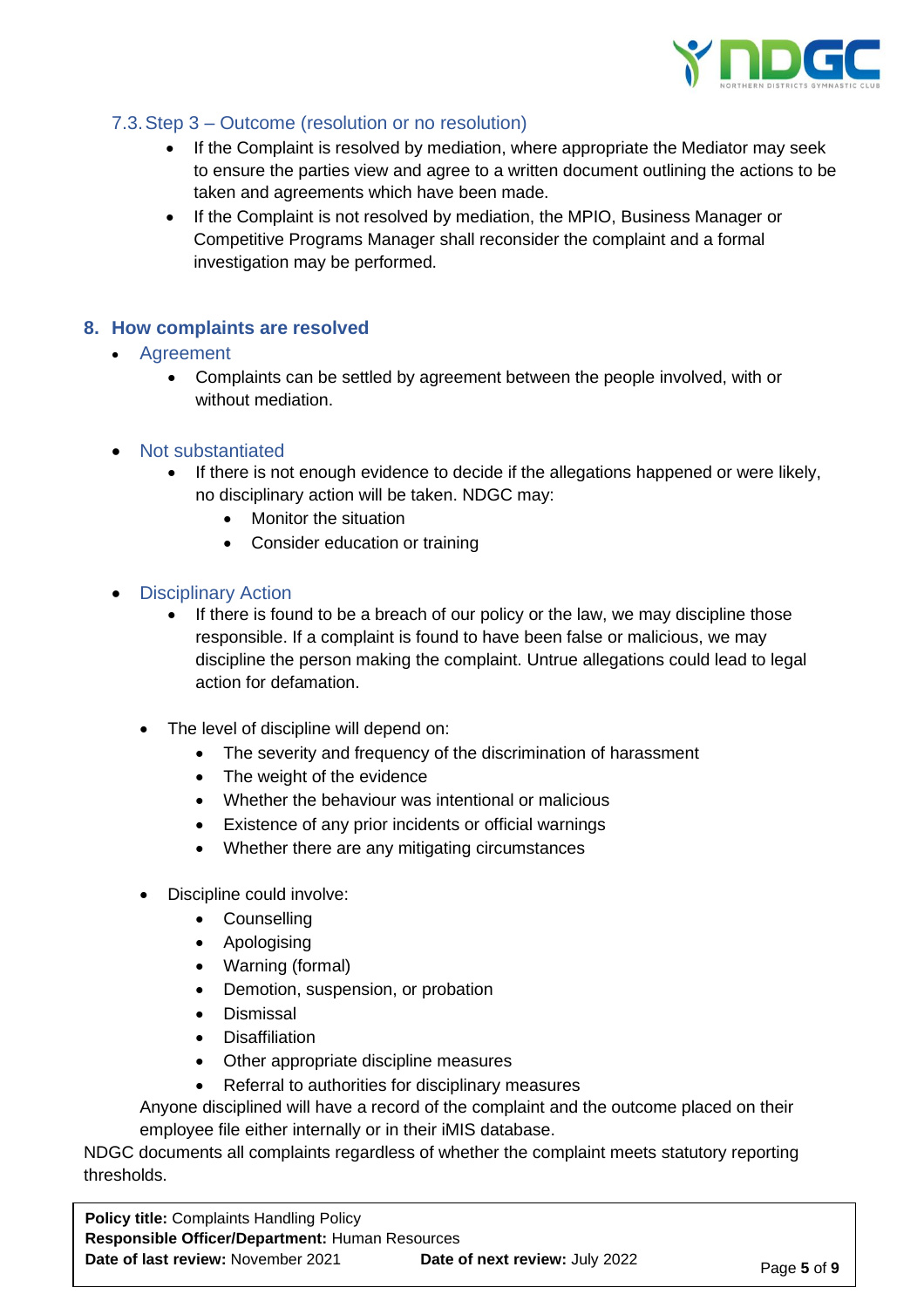

## **9. Vexatious complaints and victimisation**

NDGC aims to ensure our complaints procedure has integrity and is free of unfair repercussions or victimisation. If at any point in the complaint process the MPIO or Manager considers that a complainant has knowingly made an untrue complaint or the complaint in vexatious or malicious, the matter may be referred to the NDGC Leadership Team for appropriate action which may include disciplinary action against the complaint.

NDGC will also take all necessary steps to make sure that people involved in a complaint are not victimised by anyone for coming forward with a complaint or for helping to sort it out. Disciplinary measures will be imposed on anyone who victimises another person for making a complaint.

#### **10.Appeals and Tribunals**

A hearings tribunal may be formed to hear a formal complaint that has been referred by the MPIO/Business Manager or is an alleged breach of the policy. The Appeals Tribunal will be made up of the NDGC Leadership Team. A respondent may lodge one appeal only to the appeal tribunal (NDGC Leadership Team) in respect of a decision of a hearing tribunal. The decision of the appeal tribunal is final and binding on the people involved to the appeal. Every person/s and organisation bound by this policy will recognise and enforce any decision made, and form of discipline imposed, by an appeals tribunal under this policy.

#### **11.Confidentiality and Documentation**

- NDGC documents all complaints regardless of whether the complaint meets statutory reporting thresholds.
- NDGC stores records in accordance with best practice principles for access and use.
- NDGC treats all personal information relating to a complaint in accordance with the law.

#### **12.Related Policies, Procedures and Forms**

- NDGC Child Safe Policy
- NDGC Child Safe Complaints Handling Policy
- Gymnastics Australia Child Safe Policy
- Gymnastics Australia Member Protection Policy

#### **13.Additions and Changes to Policy**

Recommended changes to this policy may be submitted to NDGC for consideration. Management will review the recommendations and make changes to this policy if necessary. Should changes be accepted, the policy would be updated, dated and circulated.

#### **14.Confidentiality and Reporting**

Breaches of this policy must be reported to NDGC within 14 days of any occurrence. Breaches of this policy must be kept confidential and disclosure to any third party beyond NDGC management is not permitted.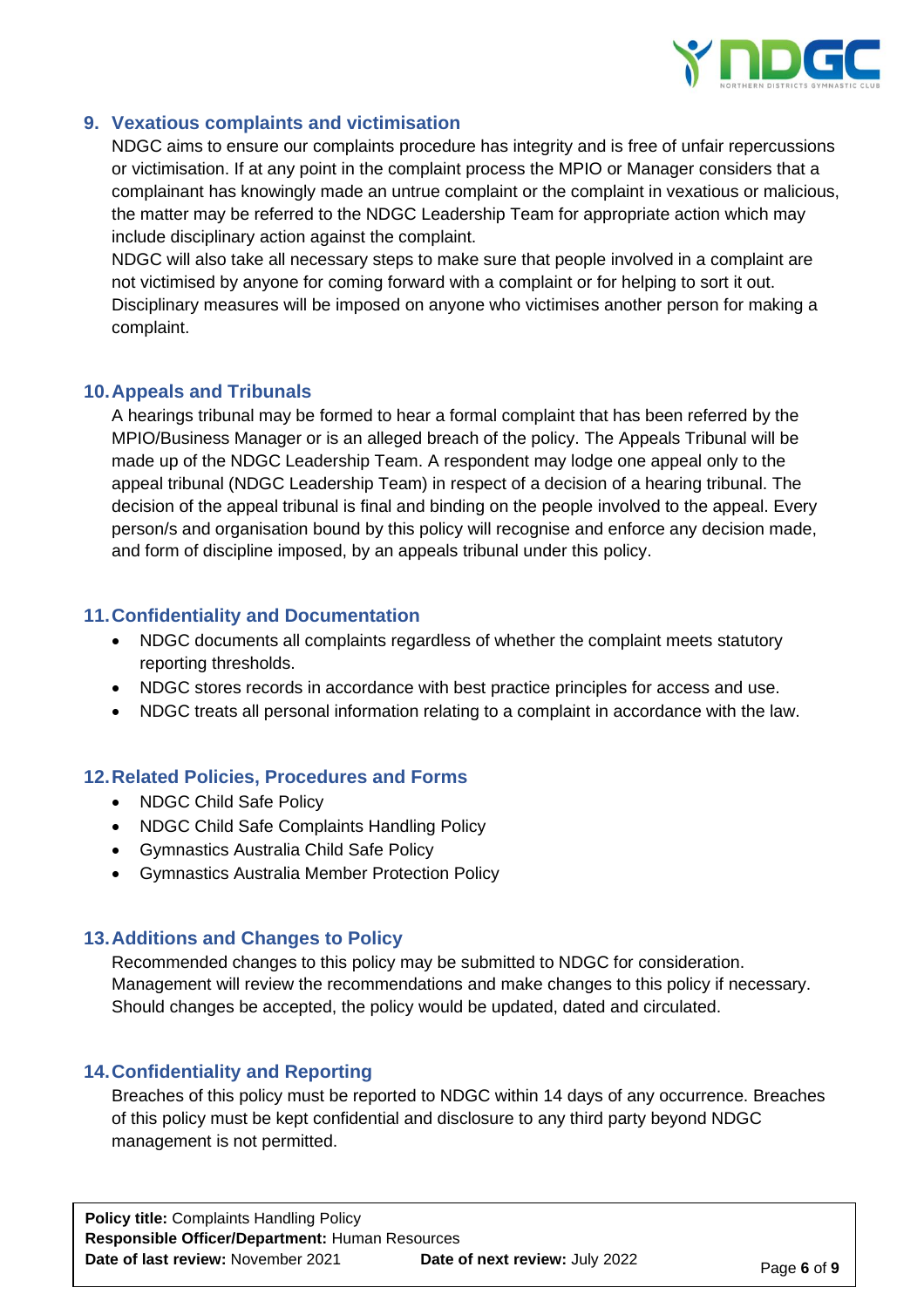

# **Appendix A: Dealing with Difficult Conversations Guide**

#### **Key Information:**

- Often conflict within our organisation and amongst our members is created by miscommunication, misunderstanding or a lack of education. It will be our default reaction to assume one of these to be the source of a conflict. It is unacceptable to make negative assumptions without seeking clarification first from the individual/s or other parties involved.
- Everyone within our organisation will have their own opinions on certain topics or situations. Please respect other people's opinions and be open to other suggestions or ways of doing things. No one in our organization is better than anyone else and no one has the right to be treated as inferior or behave as a superior.

#### **What to do when conflict or a disagreement arises:**

- In the first instance, you should address the issue with the other person/people directly involved. This means having a meeting/talk with the other person/coach/athlete/member rather than going directly to the Program Manager, Competitive Programs Manager or Business Manager.
- Conflict can arise due to (some examples, but not limited to):
	- Difference in opinions
	- Differences in values
	- Interpersonal conflict
	- Performance issues
	- Disagreement in technical decisions

#### **Steps to follow:**

- 1. Read through the Member Protection Complaints Manager Policy, including Appendix A (This document)
- 2. Arrange a time to speak with the other person/people involved. Ask the other person nicely without judgement and without demand. This should be a private conversation.
- 3. When speaking to the other person/people, the initiator needs to identify a specific incident or pattern of behaviour which has caused the conflict. The below questions and statements should be used.
	- When you did or said this … (be specific & avoid generalisation, give the facts without emotion or exaggeration)
	- It made me feel like this… (what was the impact of the action or words on yourself or the team?)
	- This is important because… (what lasting effect do you believe this may have on your relationship or the organisation?)
	- This is what I would like… (what is the different behaviour that you would like to see?)
	- What do you think? (Give the other person the time and space to respond to your thoughts)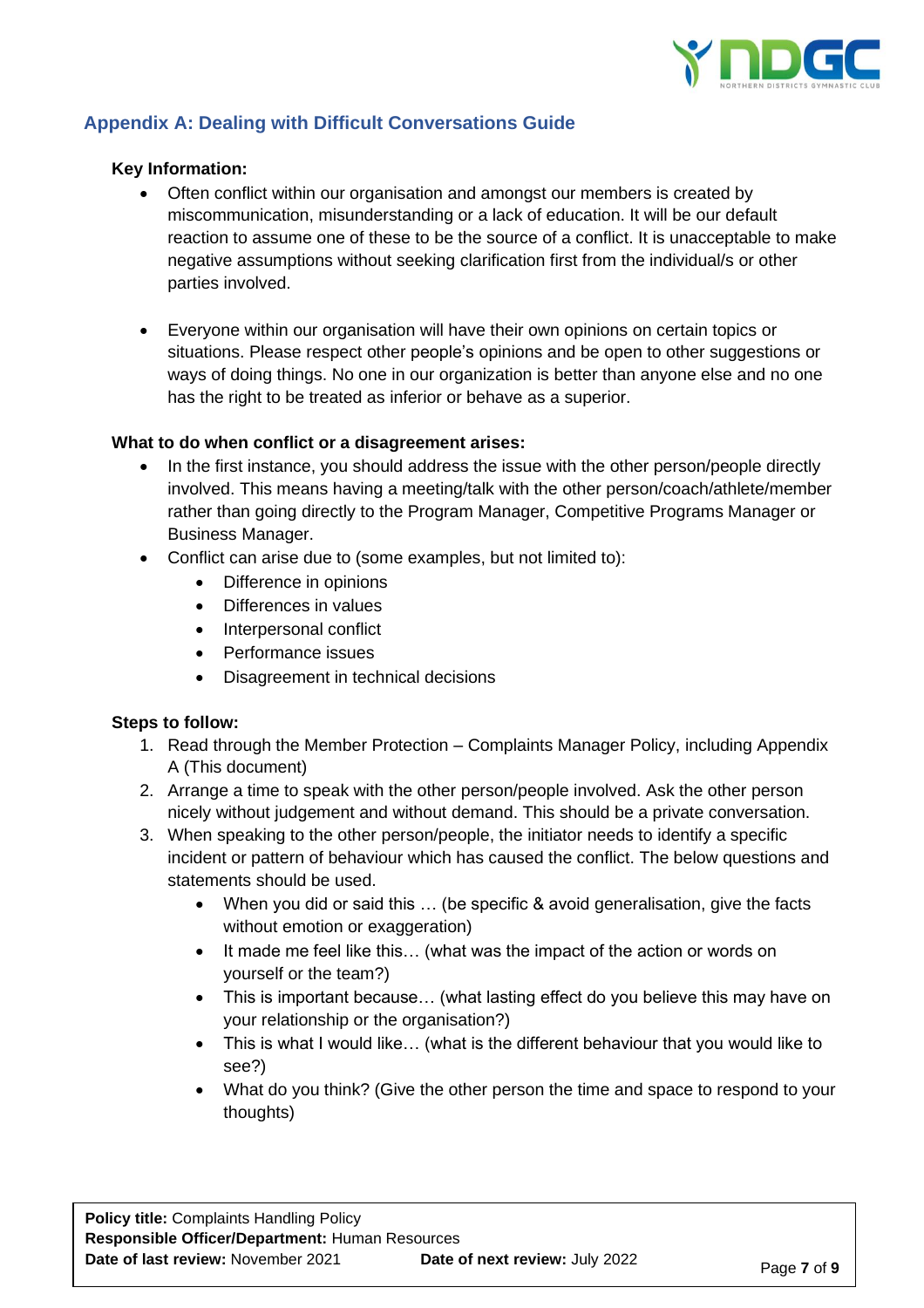

If the above is followed and the two parties cannot come to a mutual agreement, the initiator/complainant may choose to lodge a formal/informal verbal/written complaint outlined in section 3.0, option 2.